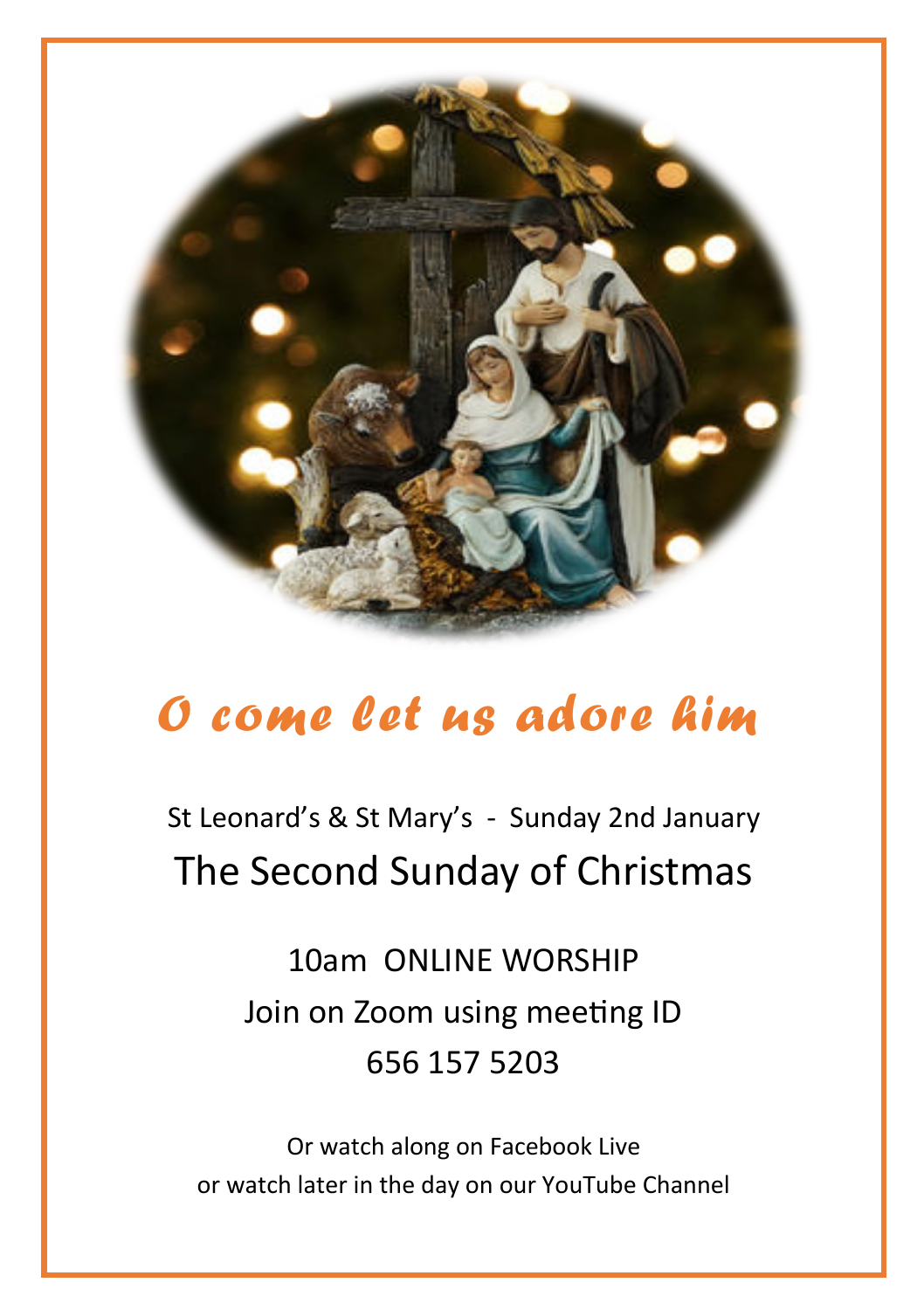**For I know the plans I have for you,' declares the Lord, ' plans to prosper you and not to harm you, plans to give you hope and a future. When you will call on me and come and pray to me, I will listen to you. When you seek me with all your heart You will find me. Jeremiah 29 v 11-13**

## Happy New Year to one and all.

As the Christmas tree is taken down and decorations return to their boxes we begin a new year with wonder and anticipation. It is my prayer that it will be a year of seeking, exploring and finding as we commit ourselves and the congregations of St Leonard's and St Mary's to prayer. Praying and seeking a renewed vision for the coming years and for God's plan to be revealed in and through us for his churches and the communities which we are called to love and serve in his name.

All of this requires each of us to seek the Lord with all of our heart, committing ourselves to both individual and corporate prayer. Asking that as we draw close to God we may be united in our desire to know the Lord and his plans for us and also to make him known. So we pray:

Father God, we desire as a church to take hold of the vision and plan You have for us and pray that You would lead and guide us to take a step of faith in the direction that You would have us go.

Help us we pray, to grasp the church vision that You have for us, and may we be sensitive to Your leading and guidance. Help us not to make rash and quick decisions out of fear, but to humble ourselves and truly seek Your plans and purposes.

Draw us closer to each other and to You, as we seek to know you and make you known. We pray that the church vision that emerges in our hearts, will have been prompted by the gift of Holy Spirit at work in us, for the glory and praise of your name. This we ask in Jesus' name Amen.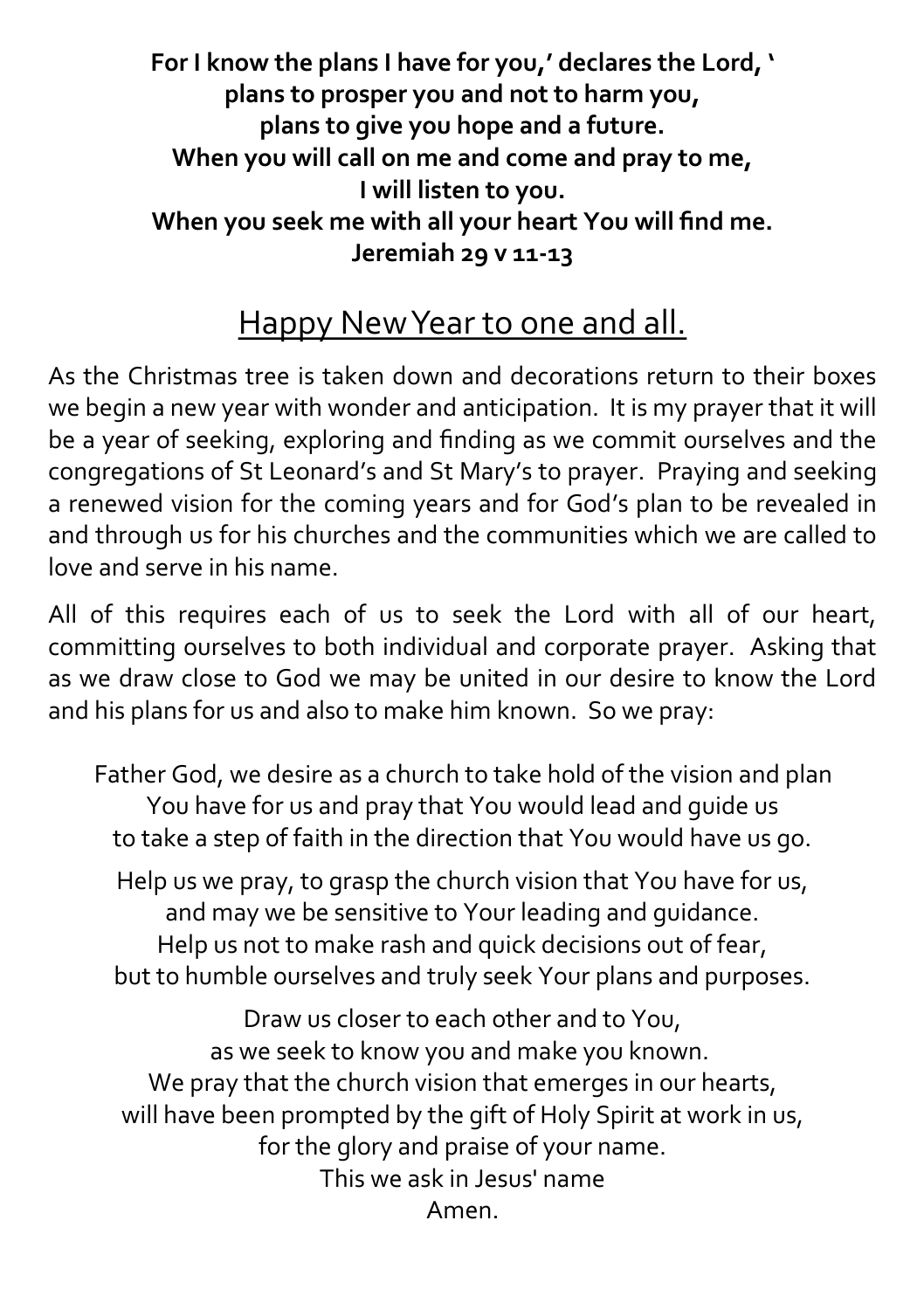#### **Opening Responses**

We will light a light in the name of the Maker, **Who lit the world and breathed the breath of life into us**.

We will light a light in the name of the Son, **Who saved the world and stretched out his hand in love to us.**

We will light a light in the name of the Spirit, **Who encompasses the world and blesses our souls with yearning.**

**We will light three lights for the Trinity of love: God above us, God beside us, God beneath us: The Beginning, the End, the Everlasting One.**

#### **Hymn LONGING FOR LIGHT, WE WAIT IN DARKNESS.** Longing for truth, we turn to you. Make us your own, your holy people, light for the world to see.

*Christ, be our light! Shine in our hearts. Shine through the darkness. Christ, be our light! Shine in your church gathered today.*

Longing for peace, our world is troubled. Longing for hope, many despair. Your word alone has power to save us. Make us your living voice.

Longing for food, many are hungry. Longing for water, many still thirst. Make us your bread, broken for others, shared until all are fed.

Longing for shelter, many are homeless. Longing for warmth, many are cold. Make us your building, sheltering others, walls made of living stone.

Many the gifts, many the people, many the hearts that yearn to belong. Let us be servants to one another, making your kingdom come.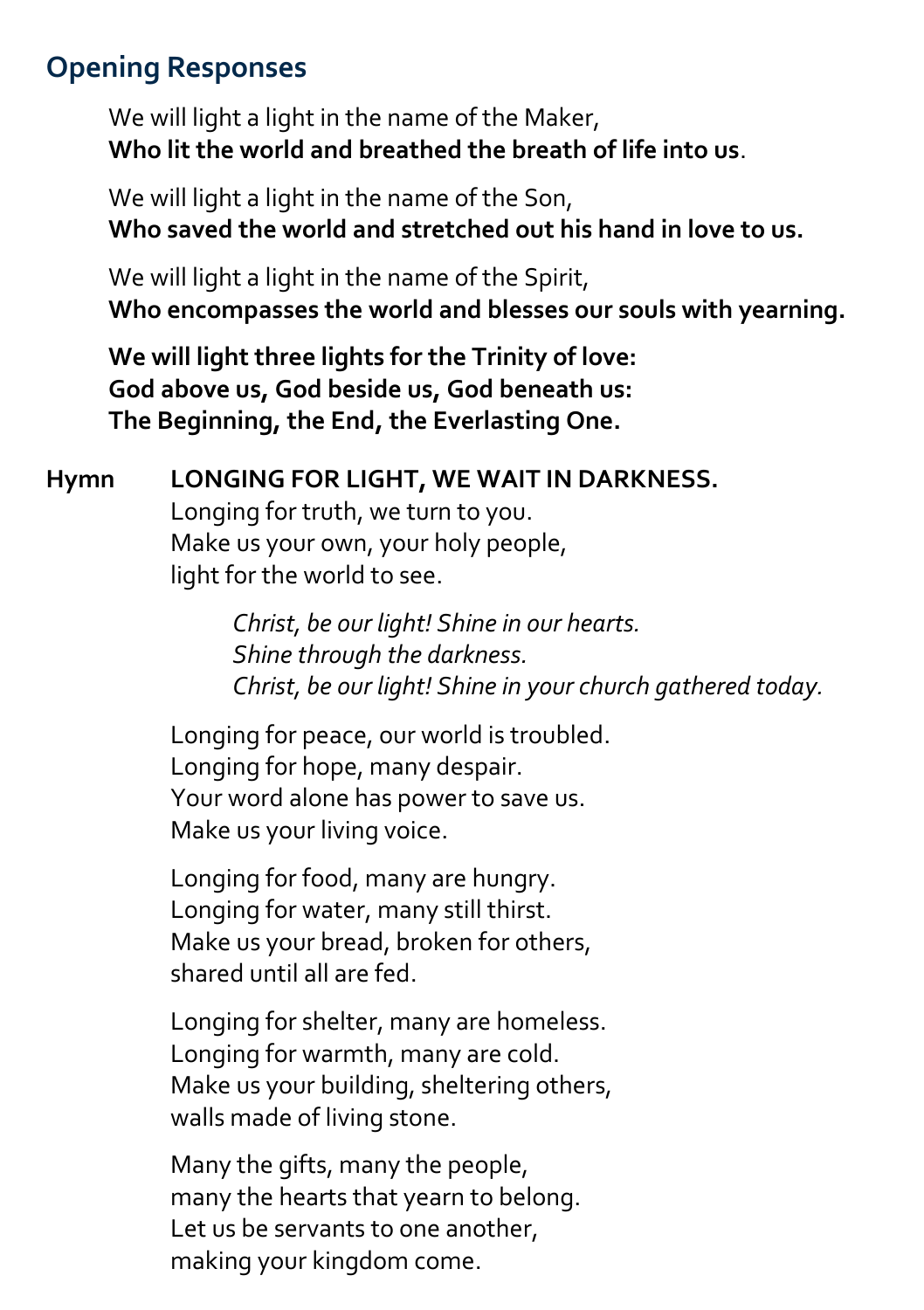## **Prayer of Confession**

**Father we acknowledge that we have not loved as you would have us love. We turn to you again and ask for your mercy, forgive us and renew us through Jesus Christ our Lord Amen**

*The minister declares God's forgiveness*

God who is both power and love, forgive us and free us from our sins, heal and strengthen us by His Spirit, and raise us to new life in Christ our Lord.

## **Collect:**

**God of power and life, the glory of all who believe in you, fill the world with your splendour and show the nations the light of your truth; through Jesus Christ your Son our Lord, who is alive and reigns with you and the Holy Spirit, one God, now and for ever.**

**Hymn SPEAK, O LORD, AS WE COME TO YOU** to receive the food of your holy word.

Take your truth, plant it deep in us; shape and fashion us in your likeness, that the light of Christ might be seen today in our acts of love and our deeds of faith. Speak, O Lord, and fulfil in us all your purposes for your glory.

Teach us, Lord, full obedience, holy reverence, true humility; Test our thoughts and our attitudes in the radiance of your purity. Cause our faith to rise; cause our eyes to see your majestic love and authority. Words of power that can never fail; let their truth prevail over unbelief.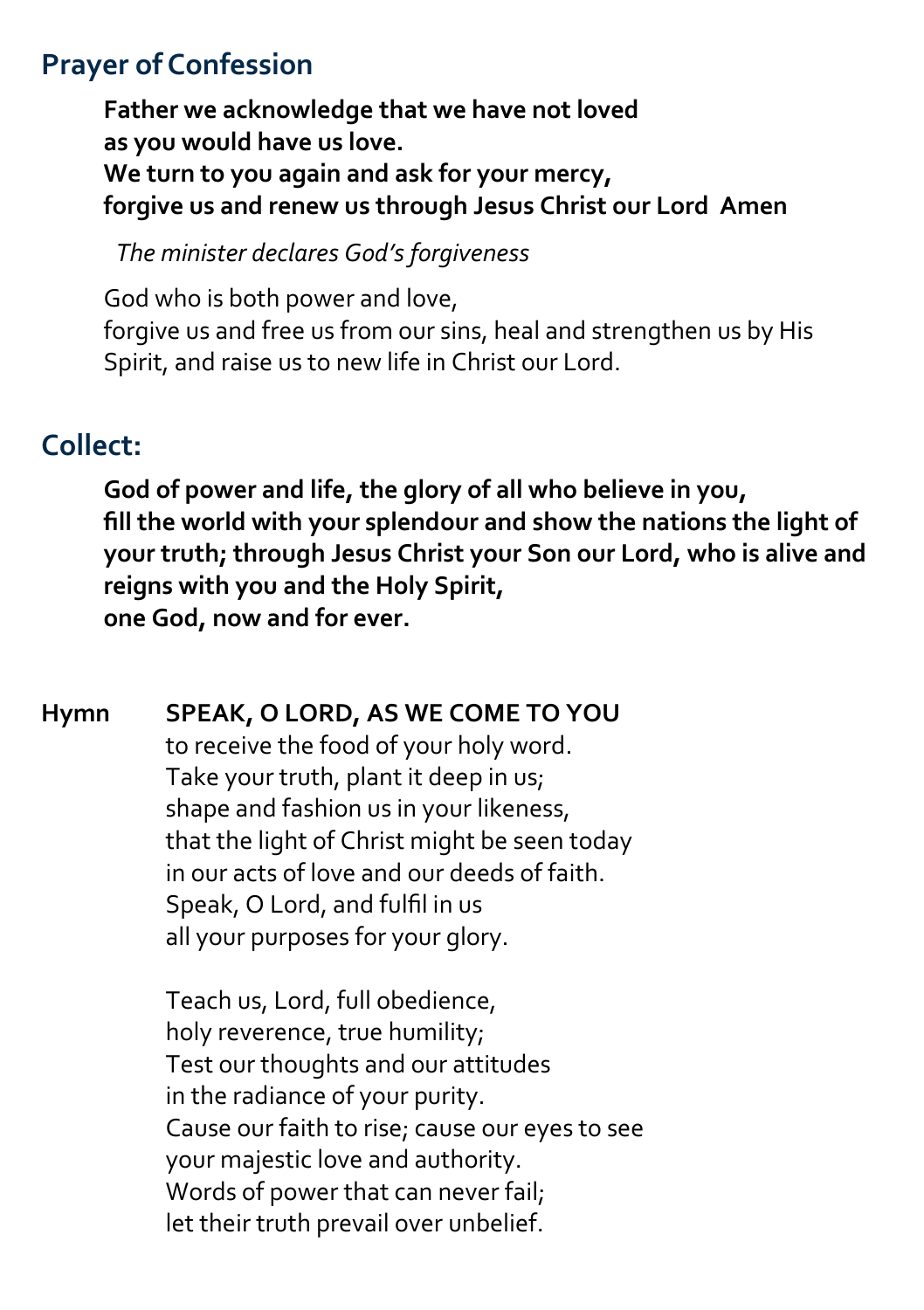Speak, O Lord, and renew our minds; help us grasp the heights of your plans for us. Truths unchanged from the dawn of time that will echo down through eternity. And by grace we'll stand on your promises, and by faith we'll walk as you walk with us. Speak, O Lord, till your church is built and the earth is filled with your glory.

## **Reading from Ephesians 1.3-10**

Give thanks to the God and Father of our Lord Jesus Christ! For in our union with Christ he has blessed us by giving us every spiritual blessing in the heavenly world. Even before the world was made, God had already chosen us to be his through our union with Christ, so that we would be holy and without fault before him.

Because of his great love God had already decided that through Jesus Christ he would make us his children - this was his pleasure and purpose. Let us therefore praise God for his glorious grace, for the free gift he gave us in his dear Son!

For by the blood of Christ we are set free, that is, our sins are forgiven. How great is the grace of God, which he gave to us in abundance!

In all his wisdom and insight God did what he had purposed, and made known to us the secret plan he had already decided to complete by means of Christ. This plan, which God will complete when the time is right, is to bring all creation together, everything in heaven and on earth, with Christ as head.

## **Gospel Reading from John 1: v1-5 & 9-14**

When it is announced we say: **Glory to Christ our Saviour**.

In the beginning was the Word, and the Word was with God, and the Word was God. He was with God in the beginning.

Through him all things were made; without him nothing was made that has been made. In him was life, and that life was the light of all mankind. The light shines in the darkness, and the darkness has not overcome it.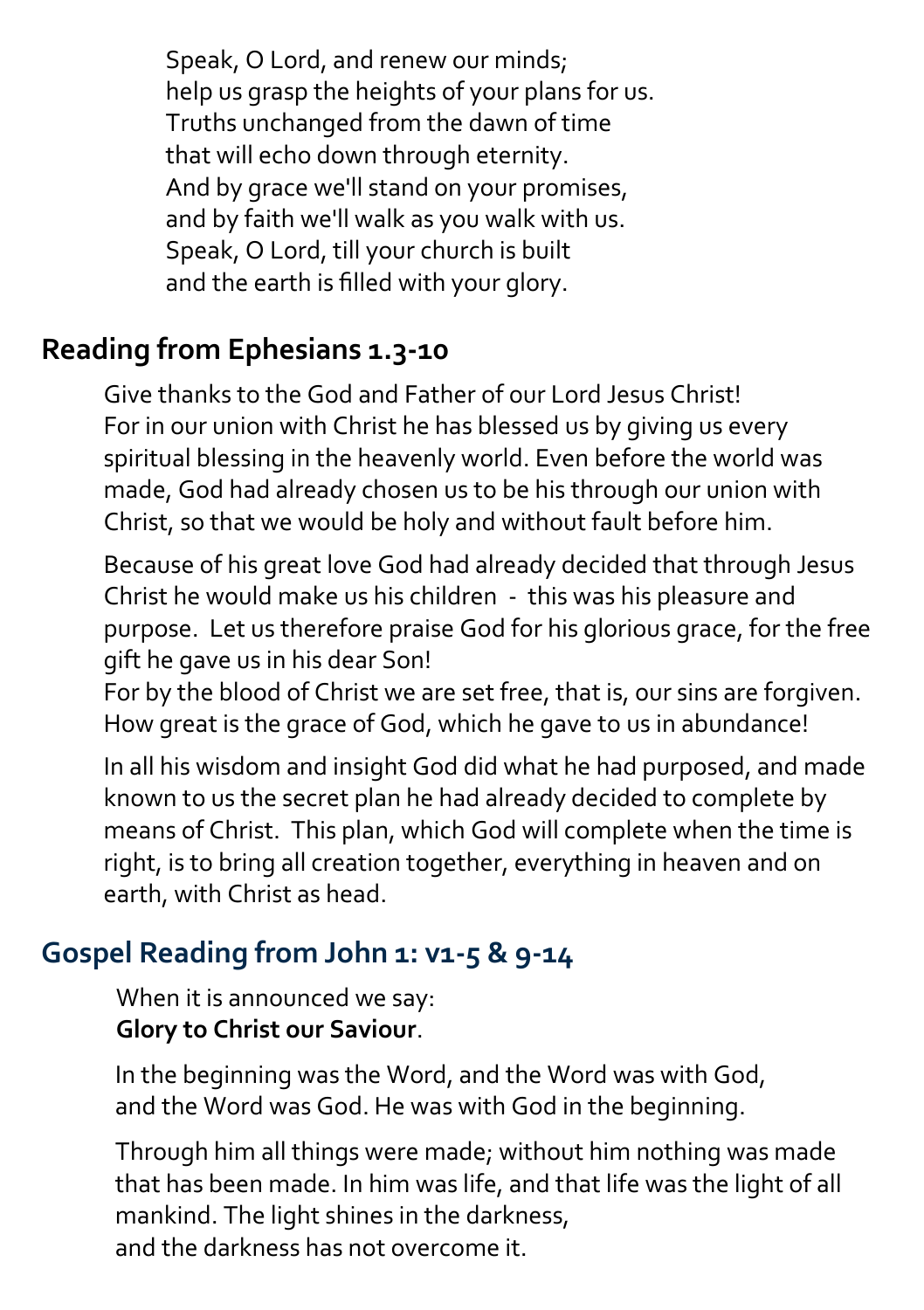The true light that gives light to everyone was coming into the world. He was in the world, and though the world was made through him, the world did not recognise him. He came to those which were his own, but his own did not receive him.

Yet to all who did receive him, to those who believed in his name, he gave the right to become children of God, children born not of natural descent, nor of human decision or a husband's will, but born of God.

The Word became flesh and dwelt among us. We have seen his glory, the glory of the one and only Son, who came from the Father, full of grace and truth.

Give thanks to the Lord for his glorious Gospel. **Praise to Christ our Lord.**

## **Reflection**

#### **Prayers**

#### **The Peace**

Unto us a child is born, unto us a son is given and he shall be called the Prince of Peace. The Peace of the Lord be always with you **And also with you**

#### **Hymn WHO AM I THAT THE HIGHEST KING**

Would welcome me? I was lost but He brought me in Oh His love for me, Oh His love for me

Who the Son sets free, Oh is free indeed I'm a child of God, Yes I am

Free at last, He has ransomed me His grace runs deep While I was a slave to sin Jesus died for me Yes He died for me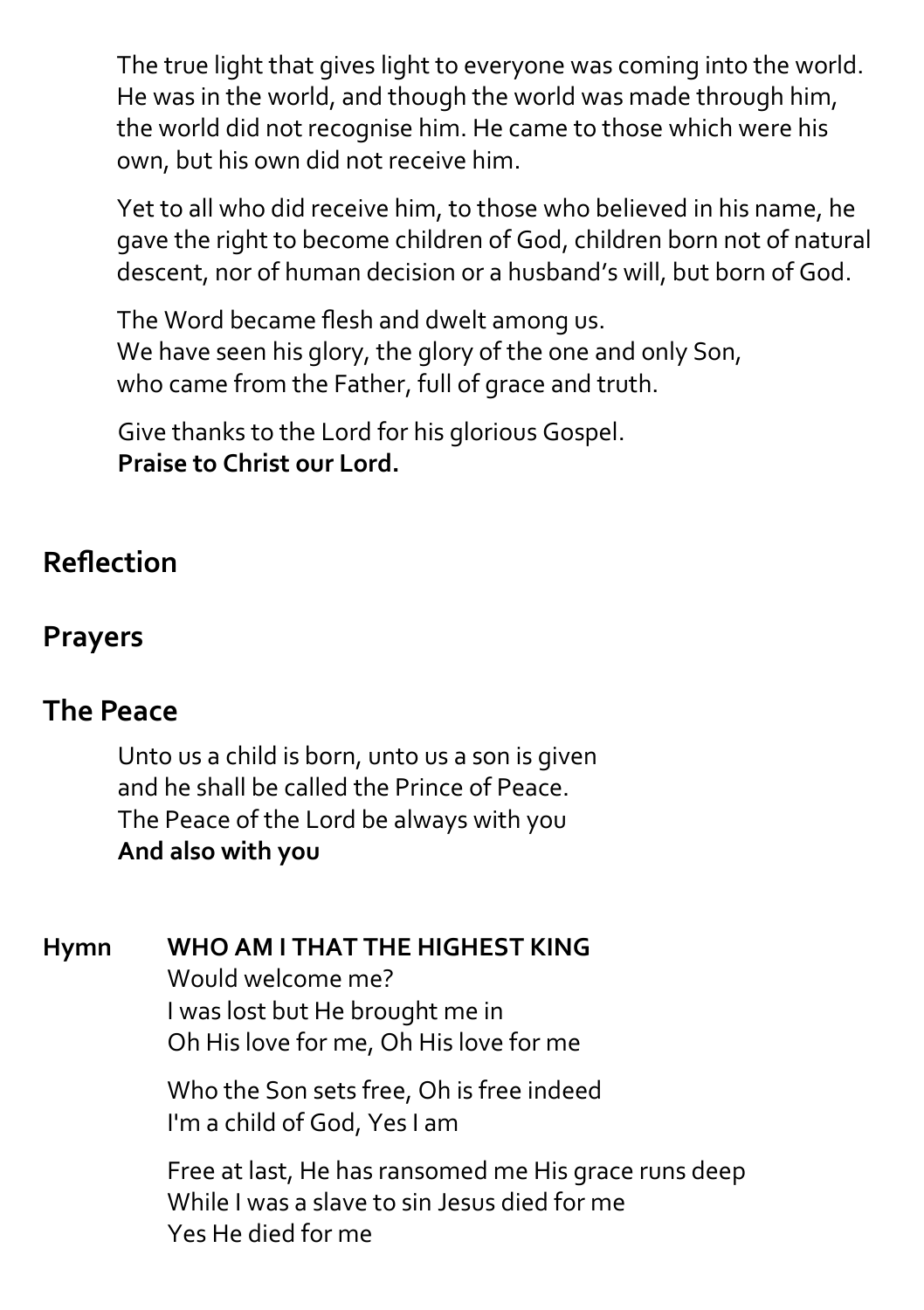Who the Son sets free. Oh is free indeed. I'm a child of God Yes I am

In my Father's house there's a place for me I'm a child of God, Yes I am

I am chosen, Not forsaken. I am who You say I am You are for me, Not against me. I am who You say I am

#### **Eucharistic Prayer**

The Lord be with you. **And also with you.**

Lift up your hearts. **We lift them to the Lord.**

Let us give thanks to the Lord our God. **It is right to praise you, faithful God! You answer sin with grace and mercy; you guide our wayward steps toward our heavenly home.**

You offer healing for the broken, safety for the poor, belonging for the outcast, strength for the weak, and pardon for the sinner. You reveal your kindness in every sorrow, your mercy even in death. All your creatures see your works; and sing your eternal song

**Holy, holy, holy Lord God of power and might Heaven and earth are full of your glory Hosanna in the highest Blessed is the one who comes In the name of the Lord. Hosanna in the highest.**

Lord Jesus we remember your birth at Bethlehem, Your teaching and miraculous works, and your call for us to receive the Holy Spirit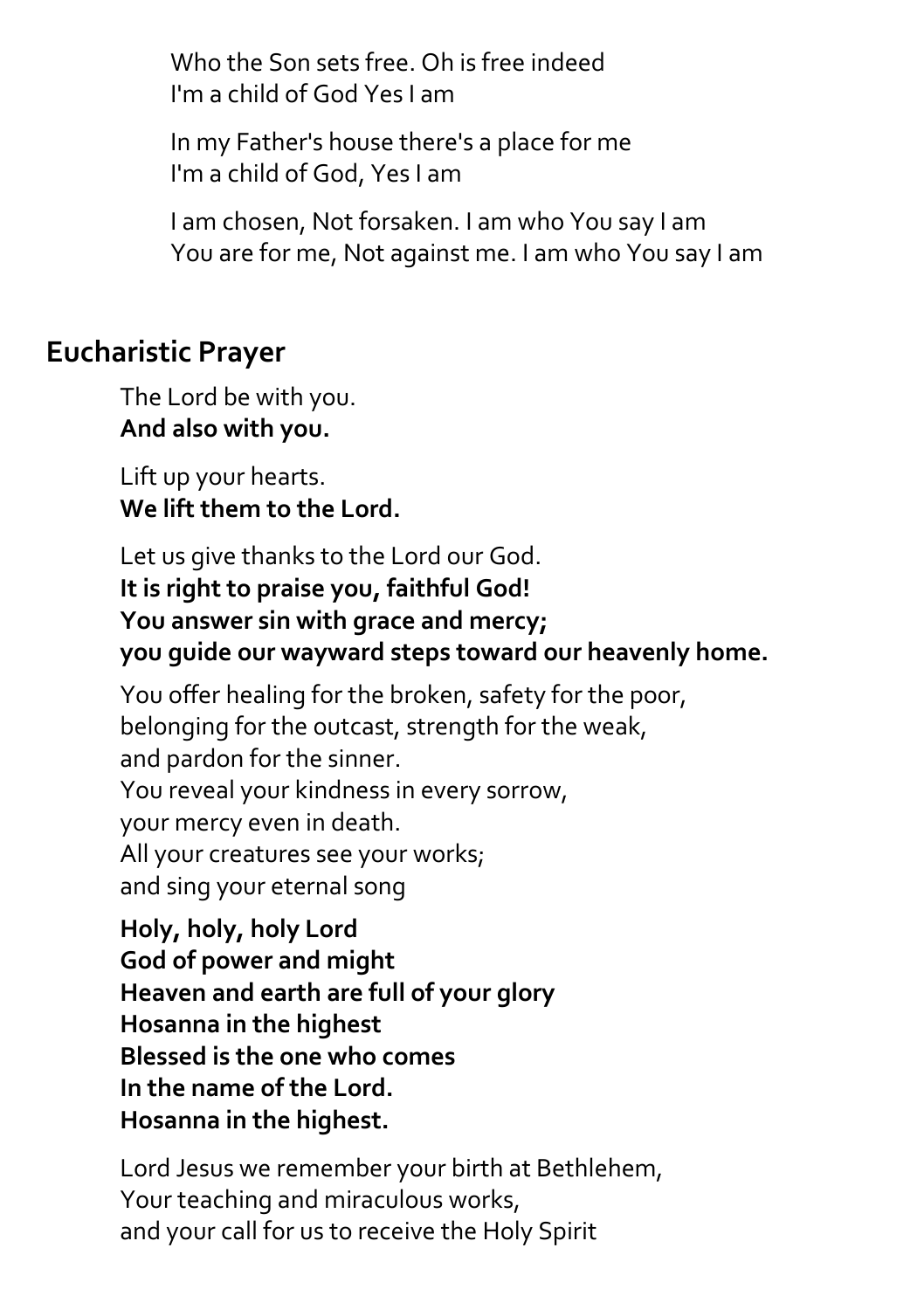We recall your journey to the cross and the night on which you were betrayed While at supper with your friends You took bread and gave thanks You broke the bread and gave it to them saying "This is my body broken for you Do this in remembrance of me"

Later at that same meal you took wine and having given thanks you shared it with those around you saying "This cup is the new covenant sealed with my blood, drink this in remembrance of me."

**We now obey your Son's command. We recall his blessed passion and death, his glorious resurrection and ascension; and we look for the coming of his Kingdom. Made one with him, we offer you these gifts and with them ourselves, a single, holy, living sacrifice.**

Hear us, most merciful Father, and send your Holy Spirit upon us and upon this bread and this wine, that, overshadowed by his life-giving power, they may be the Body and Blood of your Son, and we may be kindled with the fire of your love and renewed for the service of your Kingdom.

**Help us, who are baptised into the fellowship of Christ's Body to live and work to your praise and glory; may we grow together in unity and love until at last, in your new creation, we enter into our heritage in the company of the Virgin Mary, the apostles, and prophets, and of all our brothers and sisters living and departed. Amen**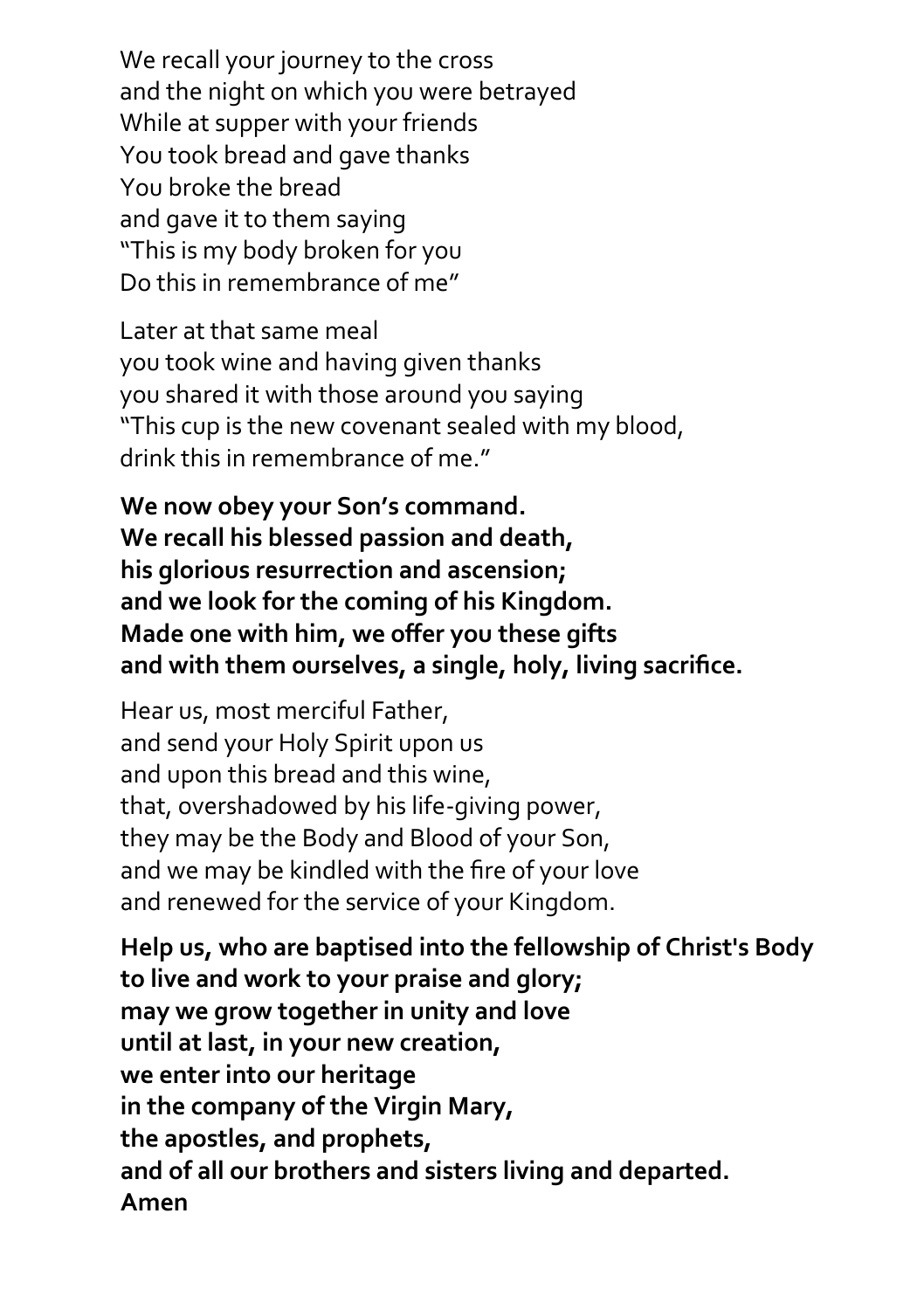## **Breaking of the Bread**

The living bread is broken for the life of the world **Lord, unite us in this sign.**

### **The Lord's Prayer**

As our saviour taught us so we pray

**Our Father in heaven, hallowed be your name, your kingdom come, your will be done, on earth as in heaven. Give us today our daily bread. Forgive us our sins as we forgive those who sin against us. Lead us not into temptation but deliver us from evil. For the kingdom, the power, and the gloryare yours now and for ever. Amen.**

## **Prayer after communion**

**God our Father, you have made known to us again the birth of our Lord Jesus Christ: strengthen our faith and fix our eyes on him until the day dawns and Christ the Morning Star rises in our hearts. To him be glory both now and for ever. Amen**

## **The Blessing**

Christ the Son of God, born of Mary, fill you with his grace to trust his promises and obey his will; and the blessing of God Almighty, The Father, the Son and the Holy Spirit, Be with you and remain with you now and always. **Amen**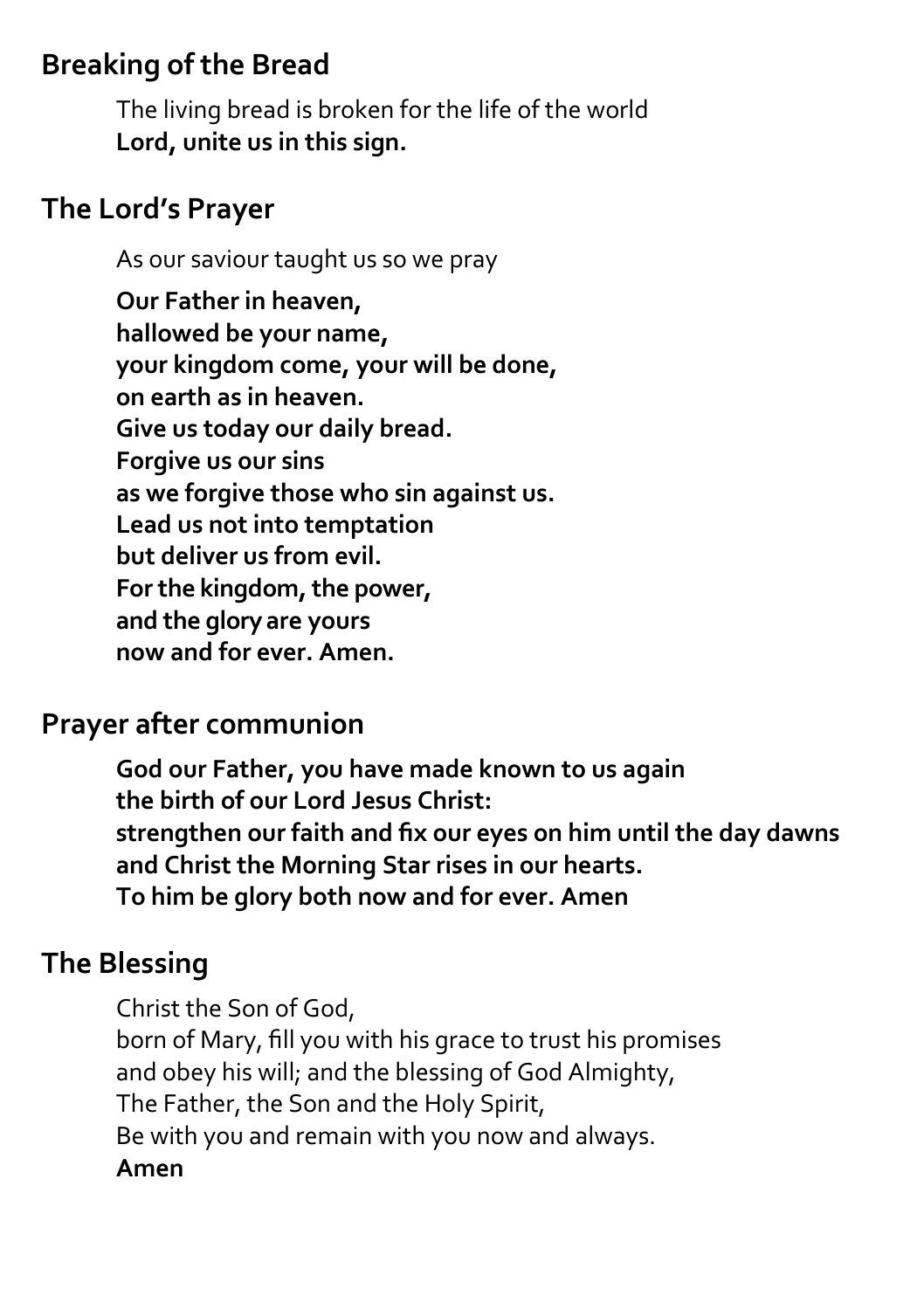**Hymn** *GO, TELL IT ON THE MOUNTAIN*

*Over the hills and everywhere Go, tell it on the mountain That Jesus Christ is born.*

While shepherds kept their watching O'er silent flocks by night, behold throughout the heavens there shone a holy light

The shepherds feared and trembled When lo, above the earth, Rang out the angel's chorus That hailed he saviour's birth

And lo, when they had seen it they all bowed down and prayed; they travelled on together to where the babe was laid.

Down in a lowly manger the humble Christ was born, and God sent us salvation that blessed Christmas morn.

### **The Dismissal**

Go in peace to love and serve the Lord **in the name Christ Amen**

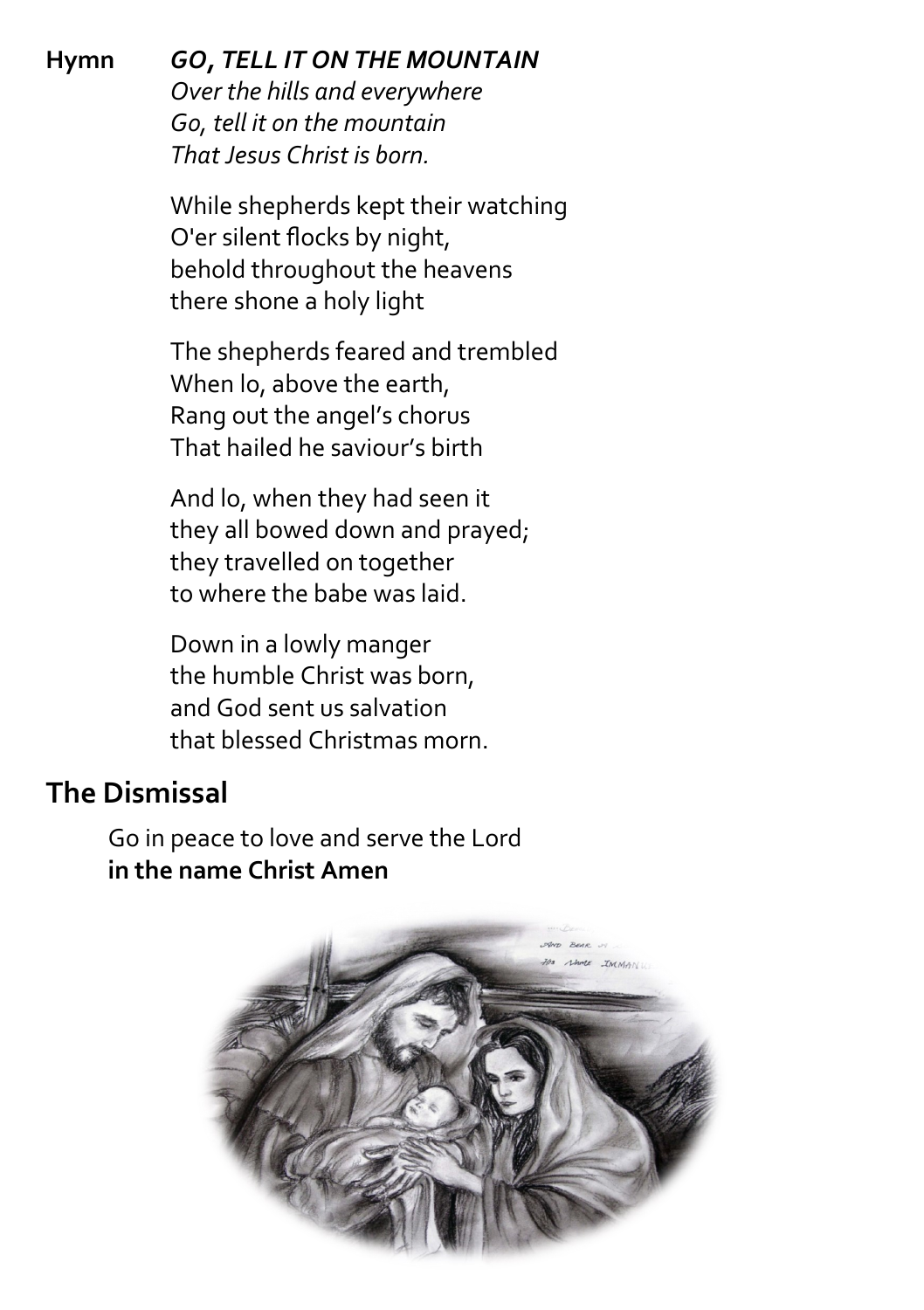## **Proposed Rota for January Worship Online**

|                                     | Lead   | Preach | Preside | Reader              | Intercessor  |
|-------------------------------------|--------|--------|---------|---------------------|--------------|
| January 2 <sup>nd</sup>             | Peter  | Peter  | Jacqui  | Jennie              | Peter        |
| Jan $9^{\overline{th}}$<br>Epiphany | Peter  | Peter  | Jacqui  | Andrew Watt         | Kathleen     |
| Jan $16^{\overline{th}}$            | Peter  | Mike   | Peter   | <b>Alison Bruce</b> | Vicki Clark  |
| Jan 23rd<br>Epiphany 3              | Peter  | Bill   | Peter   | Anne<br>MacKay      | John Fleming |
| Jan 30 <sup>th</sup>                | Jacqui | Jacqui | Peter   | Jennie              | Jennie       |

## LINK BOOK GROUP.



Our latest venture was an historical novel. Rose Nicolson by Andrew Greig.

Will Fowler was the narrator and also seemed to be the main character, despite the title. Rose ,the title of the book, drifted in and out of the story. It was a story of unrequited love set against the drama and pathos of the Scottish Reformation when religious passions ran high.

Altogether we found it a very interesting and enjoyable book.

Our next meeting Covid permitting will be on Friday 25th Feb.at 7.30pm venue tbd when we shall have read Passing by Nella Larsen.



John F.